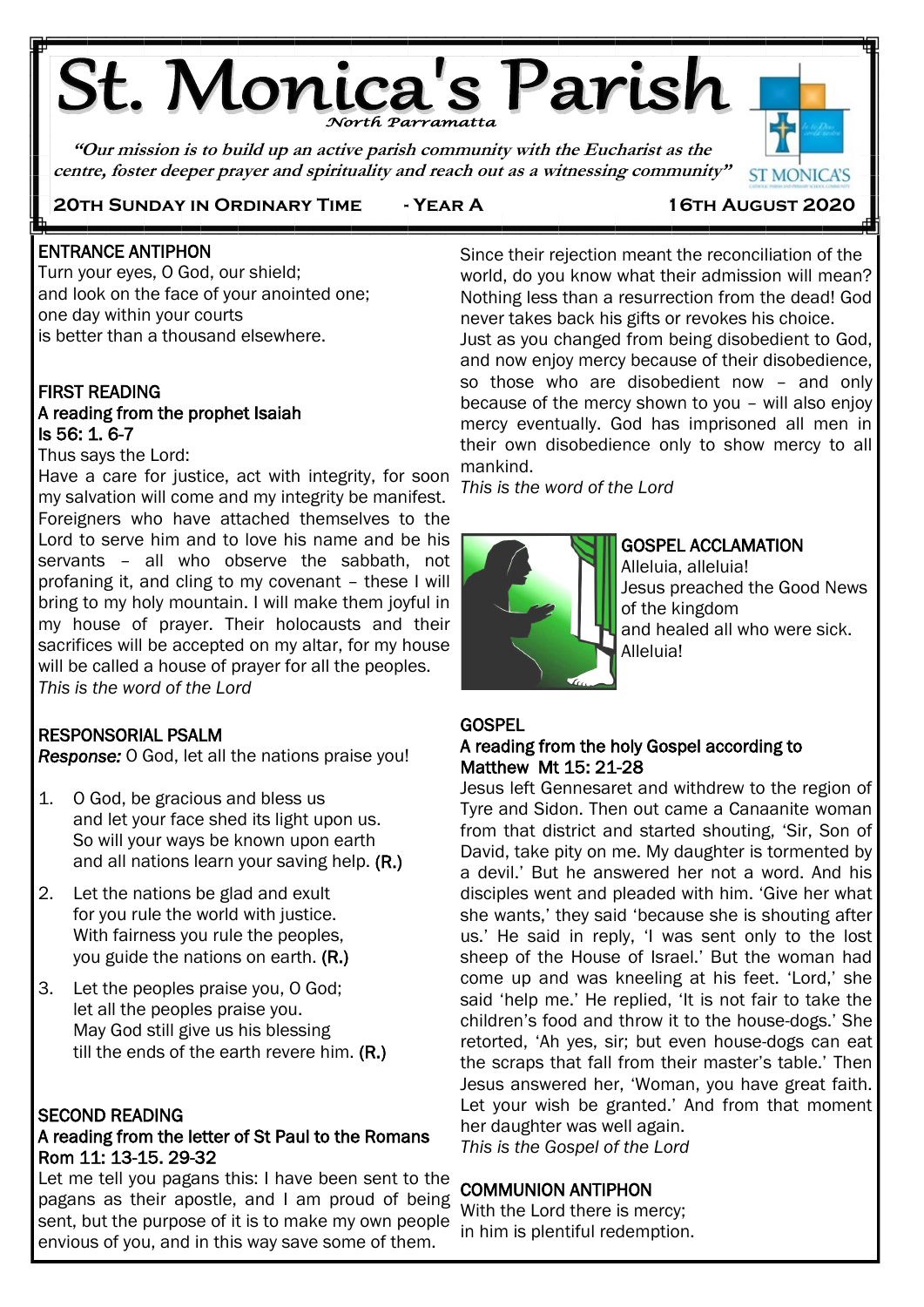## *St. Monica's Catholic Parish*

## **Cnr Church Street and North Rocks Road, North Parramatta**

| <b>SUNDAY MASSES:</b>                                    | Saturday Vigil - 5pm; Sunday - 9am, 11.30am (Cantonese/Chinese Mass) and 6pm |                                                                  |
|----------------------------------------------------------|------------------------------------------------------------------------------|------------------------------------------------------------------|
| <b>WEEKDAY MASSES:</b>                                   | Tuesday-Friday - 9.15am                                                      |                                                                  |
| EXPOSITION:                                              | Every Friday following 9.15am Mass until 10.45am,                            |                                                                  |
| <b>RECONCILIATION:</b>                                   | Friday 10-10.30 am Saturday 4-4.40pm or on request                           |                                                                  |
| <b>MARRIAGES:</b>                                        | Please contact the Parish Priest at least 12 months prior                    |                                                                  |
| <b>BAPTISMS:</b>                                         | Please contact the Parish Office for appointment with the Parish Priest.     |                                                                  |
| ANOINTING OF THE SICK/<br>EUCHARIST AT HOME              | Please contact the Parish Office or Fr Ephraim Lam Phone: 9630-1951          |                                                                  |
| <b>PARISH ADMINISTRATOR/</b><br><b>CHINESE CHAPLAIN:</b> | Fr. Ephraim Lam Phone: 9630 -1951                                            | Email: shingmanlam@gmail.com                                     |
| <b>POSTAL ADDRESS:</b>                                   | 8 Daking Street, North Parramatta, 2151                                      | Website: http://www.stmonicanp.org.au                            |
| <b>OFFICE HOURS:</b>                                     | Tuesday-Friday 8.30am-2.30pm                                                 | Phone: 9630-1951 Fax: 9630-8738<br>Email: stmonicanp@bigpond.com |

*St. Monica's School*

Phone: 8832 4100 Fax: 9683-4984 Email: stmonicasnparra@parra.catholic.edu.au

## REFLECTION

## **On Catholic Dogs**

A *pagan woman* approaches a *Jewish man* and she begs Jesus to heal her daughter.

Jesus gives a dismissive answer to the woman: 'It is not fair to take the children's bread and throw it to the house dogs.' The children are obviously the Jewish people.

This remarkable *pagan* woman stands her ground and engages in a verbal joust with Jesus! She argues: 'Yes, Lord, but even the house dogs get the crumbs that fall from their master's table.'

Jesus recognises *her* faith and the daughter was healed. This story was put in the Gospels to show how Jesus extended his saving mission to non-Jews in Pagan territory.

That is Good News for billions of non-Jewish people over the course of history since then and into the future. That is why we are truly 'Catholic', which, as you know, is the Greek for 'world-wide'.

We could pause for a moment to celebrate this Canaanite woman as the first 'Catholic'!

© Fr Michael Tate; mtate@bigpond.com

## Act of Spiritual **Communion**



My Jesus, I believe you are present in the most Blessed Sacrament.

I love you above all things and desire to receive You into my soul.

Since I cannot now receive You sacramentally, come at least spiritually into my heart.

I embrace You as if You were already there, and unite myself wholly to You.

Never permit me to be separated from You.

Amen.

#### FEAST DAYS & COMMEMORATIONS

August 20, St Bernard August 21, St Pius X August 22, Queenship of the Blessed Virgin Mary

#### PLEASE REMEMBER TO PRAY FOR THOSE OF OUR PARISH FAMILY WHO ARE SICK. **ESPECIALLY**

Paul Chiu, John Rodrigues, Dave & Fan Lin Wilson, Francis Lee, Jerry A, Michelle Barnes, Levi Bell, Grace Boitano, Gesualda Borg, Monica Teresa & Fernanda Carigliano, Veronica Coorey. Antoinette Coorey, Margaret Dorahy, Heidi Ellich, Josie Estera, Philippe Kalife, Tim Kelly, Mary Korunic, Lillian Leigh, Monique Malouf, Tina de Larrazabal, Rosa Santos, Maria Itang Tagle, Llave Family, Sheila Watts, Gloria Cherote, Tony Iaria

### MASS INTENTIONS

Gabriella Wehbe Joseph Sagih Wehbe Hinid Wehbe Hasna Takchi Mouris Takchi Elias Hkeik Steve & Hien